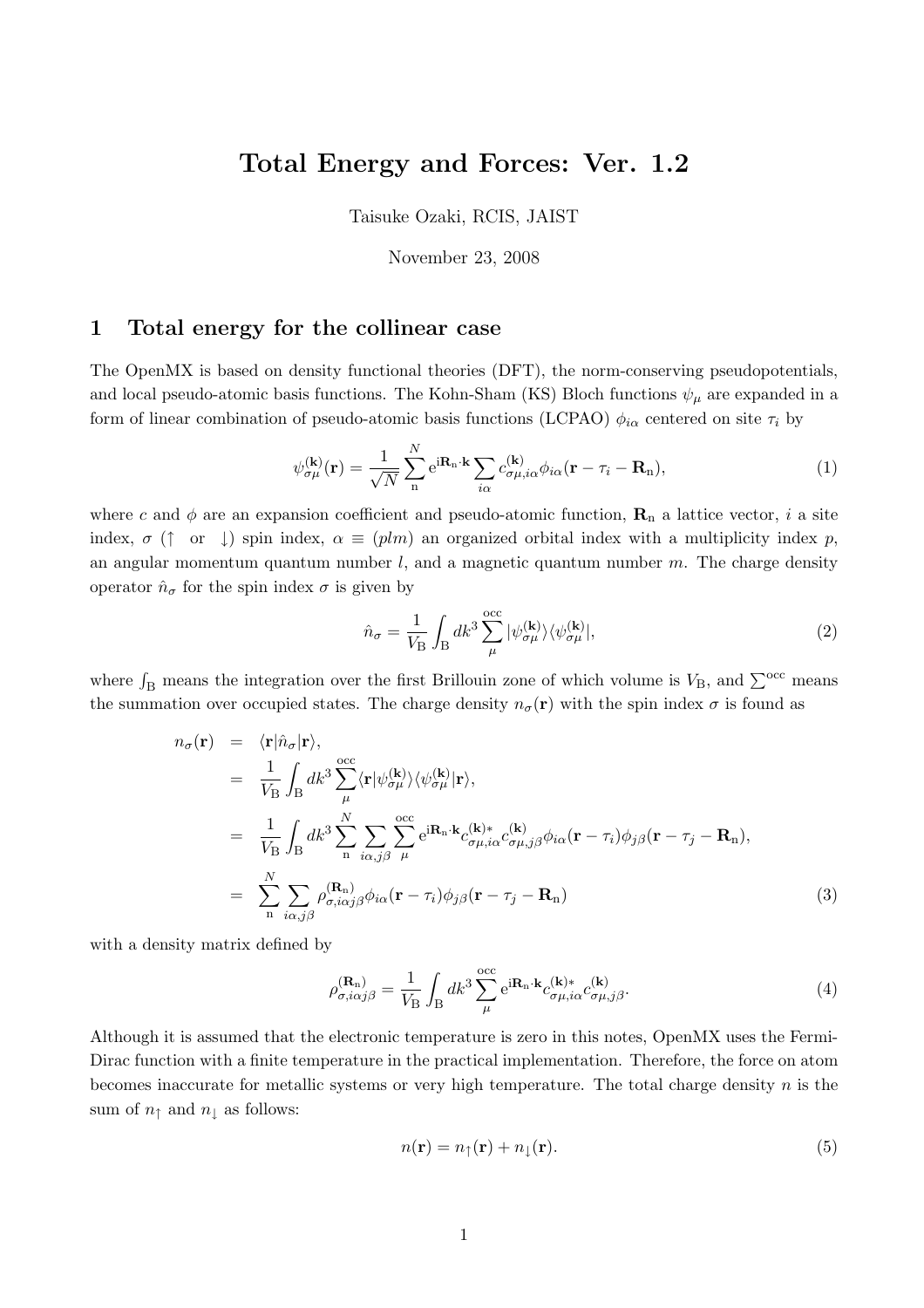Also, it is convenient to define a difference charge density  $\delta n(\mathbf{r})$  for later discussion as

$$
\delta n(\mathbf{r}) = n(\mathbf{r}) - n^{(a)}(\mathbf{r}),
$$
  
=  $n(\mathbf{r}) - \sum_{i} n_i^{(a)}(\mathbf{r}),$  (6)

where  $n_i^{(a)}$  $\binom{a}{i}(\mathbf{r})$  is an atomic charge density evaluated by a confinement atomic calculations associated with the site *i*.

Within the local density approximation (LDA) and generalized gradient approximation (GGA), the total energy of the collinear case is given by the sum of the kinetic energy *E*kin, the electron-core Coulomb energy  $E_{\text{ec}}$ , the electron-electron Coulomb energy  $E_{\text{ee}}$ , the exchange-correlation energy  $E_{\text{xc}}$ , and the core-core Coulomb energy  $E_{cc}$  as

$$
E_{\text{tot}} = E_{\text{kin}} + E_{\text{ec}} + E_{\text{ee}} + E_{\text{xc}} + E_{\text{cc}}.
$$
\n
$$
\tag{7}
$$

The kinetic energy *E*kin is given by

$$
E_{\rm kin} = \frac{1}{V_{\rm B}} \int_{\rm B} dk^3 \sum_{\sigma} \sum_{\mu}^{\rm occ} \langle \psi_{\sigma\mu}^{(\mathbf{k})} | \hat{T} | \psi_{\sigma\mu}^{(\mathbf{k})} \rangle,
$$
  
\n
$$
= \frac{1}{V_{\rm B}} \int_{\rm B} dk^3 \sum_{\sigma} \sum_{\mu}^{\rm occ} \sum_{\mu}^N \sum_{\substack{\alpha, \beta}}^N e^{i \mathbf{R}_n \cdot \mathbf{k}} c_{\sigma\mu, i\alpha}^{(\mathbf{k}) *} c_{\sigma\mu, j\beta}^{(\mathbf{k})} \langle \phi_{i\alpha}(\mathbf{r} - \tau_i) | \hat{T} | \phi_{j\beta}(\mathbf{r} - \tau_j - \mathbf{R}_n) \rangle,
$$
  
\n
$$
= \sum_{\sigma} \sum_{\substack{\alpha}^N} \sum_{i\alpha, j\beta} \rho_{\sigma, i\alpha j\beta}^{(\mathbf{R}_n)} h_{i\alpha j\beta, \text{kin}}^{(\mathbf{R}_n)}.
$$
 (8)

The electron-core Coulomb energy  $E_{ec}$  is given by two contributions  $E_{ec}^{(L)}$  and  $E_{ec}^{(NL)}$  related to the local and non-local parts of pseudopotentials:

$$
E_{\rm ec} = E_{\rm ec}^{(\rm L)} + E_{\rm ec}^{(\rm NL)},
$$
  
\n
$$
= \frac{1}{V_{\rm B}} \int_{\rm B} dk^3 \sum_{\sigma} \sum_{\mu}^{\rm occ} \langle \psi_{\sigma\mu}^{(\mathbf{k})} | \sum_{I} \{ V_{\rm core,I}(\mathbf{r} - \tau_{I}) + V_{\rm NL,I}(\mathbf{r} - \tau_{I}) \} | \psi_{\sigma\mu}^{(\mathbf{k})} \rangle,
$$
  
\n
$$
= \frac{1}{V_{\rm B}} \int_{\rm B} dk^3 \sum_{\sigma}^{\rm occ} \sum_{\mu}^N \sum_{\substack{\mathbf{n} \ i \alpha, j\beta}}^{\rm occ} e^{i \mathbf{R}_{\rm n} \cdot \mathbf{k}} c_{\sigma\mu, i\alpha}^{(\mathbf{k}) \cdot \mathbf{k}} c_{\sigma\mu, j\beta}^{(\mathbf{k})} \langle \phi_{i\alpha}(\mathbf{r} - \tau_{i}) | \sum_{I} V_{\rm core,I}(\mathbf{r} - \tau_{I}) | \phi_{j\beta}(\mathbf{r} - \tau_{j} - \mathbf{R}_{\rm n}) \rangle
$$
  
\n
$$
+ \frac{1}{V_{\rm B}} \int_{\rm B} dk^3 \sum_{\sigma}^{\rm occ} \sum_{\mu}^N \sum_{\substack{\mathbf{n} \ i \alpha, j\beta}}^{\rm occ} e^{i \mathbf{R}_{\rm n} \cdot \mathbf{k}} c_{\sigma\mu, i\alpha}^{(\mathbf{k}) \cdot \mathbf{k}} c_{\sigma\mu, j\beta}^{(\mathbf{k})} \langle \phi_{i\alpha}(\mathbf{r} - \tau_{i}) | \sum_{I} V_{\rm NL,I}(\mathbf{r} - \tau_{I}) | \phi_{j\beta}(\mathbf{r} - \tau_{j} - \mathbf{R}_{\rm n}) \rangle
$$
  
\n
$$
= \sum_{\sigma}^N \sum_{\substack{\mathbf{n} \ i \alpha, j\beta}}^N \rho_{\sigma, i\alpha j\beta}^{(\mathbf{R}_{\rm n})} \langle \phi_{i\alpha}(\mathbf{r} - \tau_{i}) | \sum_{I} V_{\rm core,I}(\mathbf{r} - \tau_{I}) | \phi_{j\beta}(\mathbf{r} - \tau_{j} - \mathbf{R}_{\rm n}) \rangle
$$
  
\n $$ 

where  $V_{\text{core},I}$  and  $V_{\text{NL},I}$  are the local and non-local parts of pseudopotential located on a site *I*. Thus, we have

$$
E_{\rm ec}^{(L)} = \sum_{\sigma} \sum_{n} \sum_{i\alpha,j\beta} \rho_{\sigma,i\alpha j\beta}^{(\mathbf{R}_{n})} \langle \phi_{i\alpha}(\mathbf{r} - \tau_{i}) | \sum_{I} V_{\rm core,I}(\mathbf{r} - \tau_{I}) | \phi_{j\beta}(\mathbf{r} - \tau_{j} - \mathbf{R}_{n}) \rangle,
$$
  
= 
$$
\int dr^{3} n(\mathbf{r}) \sum_{I} V_{\rm core,I}(\mathbf{r} - \tau_{I}). \qquad (10)
$$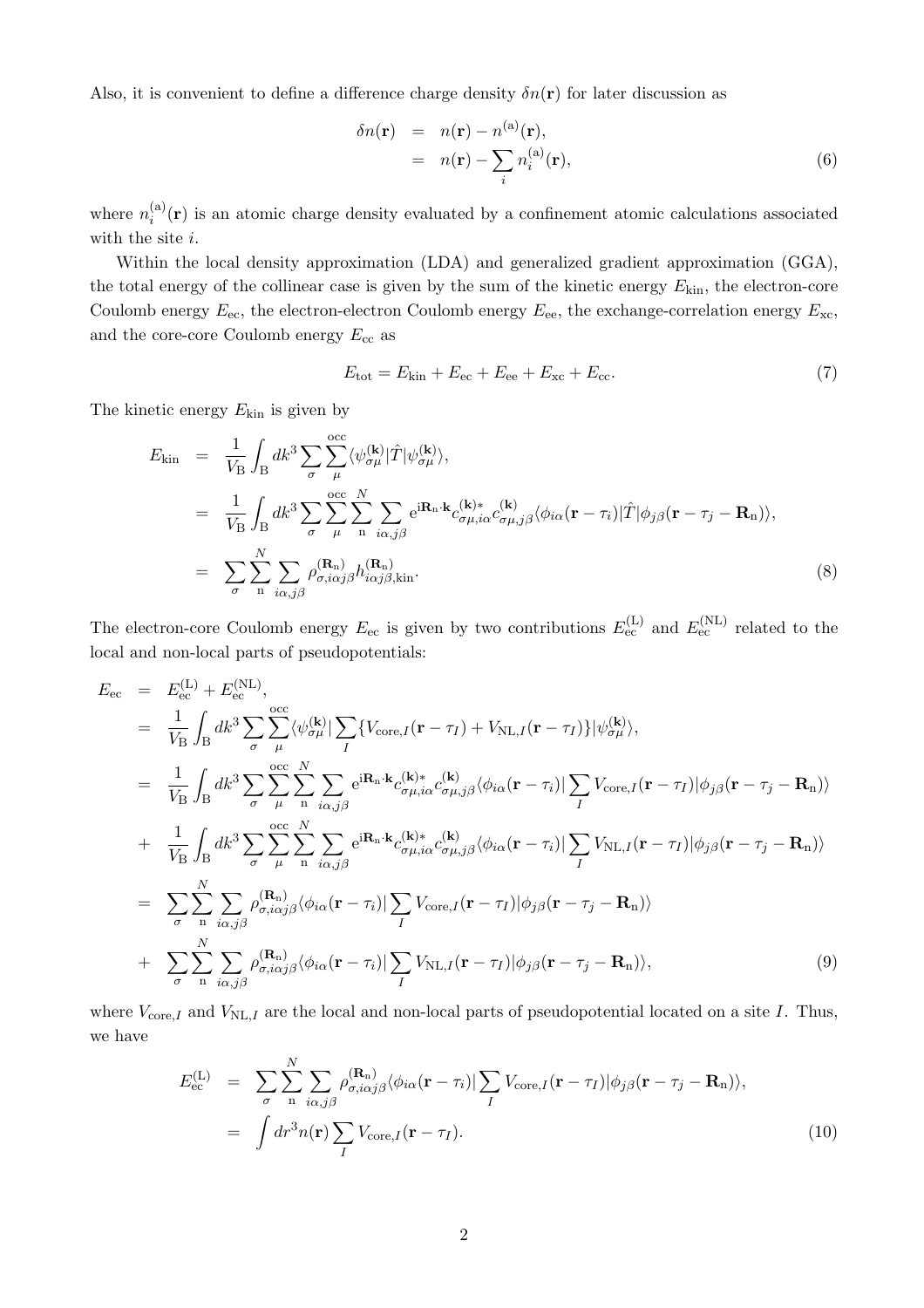$$
E_{\rm ec}^{\rm (NL)} = \sum_{\sigma} \sum_{\rm n} \sum_{i\alpha,j\beta} \rho_{\sigma,i\alpha j\beta}^{\rm (R_n)} \langle \phi_{i\alpha}(\mathbf{r} - \tau_i) | \sum_{I} V_{\rm NL,I}(\mathbf{r} - \tau_I) | \phi_{j\beta}(\mathbf{r} - \tau_j - \mathbf{R}_{\rm n}) \rangle. \tag{11}
$$

The electron-electron Coulomb energy  $E_{ee}$  is given by

$$
E_{ee} = \frac{1}{2} \int \int dr^3 dr'^3 \frac{n(\mathbf{r})n(\mathbf{r}')}{|\mathbf{r} - \mathbf{r}'|},
$$
  
\n
$$
= \frac{1}{2} \int dr^3 n(\mathbf{r}) V_H(\mathbf{r}),
$$
  
\n
$$
= \frac{1}{2} \int dr^3 n(\mathbf{r}) \{ V_H^{(a)}(\mathbf{r}) + \delta V_H(\mathbf{r}) \},
$$
  
\n(12)

where  $V_{\rm H}$  is decomposed into two contributions  $V_{\rm H}^{(a)}$  $\delta V_{\text{H}}(\mathbf{r})$  coming from the superposition of atomic charge densities and the difference charge density  $\delta n(\mathbf{r})$  defined by

$$
V_{\mathrm{H}}^{(\mathrm{a})}(\mathbf{r}) = \sum_{I} \int dr'^3 \frac{n_I^{(\mathrm{a})}(\mathbf{r})}{|\mathbf{r} - \mathbf{r}'|},
$$
  

$$
= \sum_{I} V_{\mathrm{H},I}^{(\mathrm{a})}(\mathbf{r} - \tau_I), \qquad (13)
$$

$$
\delta V_{\rm H}(\mathbf{r}) = \int dr'^3 \frac{\delta n(\mathbf{r})}{|\mathbf{r} - \mathbf{r}'|}.
$$
\n(14)

Within the LDA, the exchange-correlation energy  $E_{\text{xc}}$  is given by

$$
E_{\rm xc} = \int dr^3 \{ n_\uparrow(\mathbf{r}) + n_\downarrow(\mathbf{r}) + n_{\rm pec}(\mathbf{r}) \} \epsilon_{\rm xc}(n_\uparrow + \frac{1}{2} n_{\rm pec}, n_\downarrow + \frac{1}{2} n_{\rm pec}),\tag{15}
$$

where  $n_{\text{pcc}}$  is a charge density used for a partial core correction (PCC). The core-core Coulomb energy  $E_{cc}$  is given as repulsive Coulomb interactions among effective core charge  $Z_I$  considered in the generation of pseudopotentials by

$$
E_{\rm cc} = \frac{1}{2} \sum_{I,J} \frac{Z_I Z_J}{|\tau_I - \tau_J|}.
$$
\n(16)

As discussed in the paper [1], for numerical accuracy and efficiency it is important to reorganize the sum of three terms  $E_{\text{ec}}^{(L)}$ ,  $E_{\text{ee}}$ , and  $E_{\text{cc}}$ , as follows:

$$
E_{ec}^{(L)} + E_{ce} + E_{cc} = \int dr^3 n(\mathbf{r}) \sum_{I} V_{core,I}(\mathbf{r} - \tau_I) + \int dr^3 n(\mathbf{r}) V_{H}^{(a)}(\mathbf{r}) - \int dr^3 n(\mathbf{r}) V_{H}^{(a)}(\mathbf{r})
$$
  
+  $\frac{1}{2} \int dr^3 n(\mathbf{r}) \{ V_{H}^{(a)}(\mathbf{r}) + \delta V_{H}(\mathbf{r}) \} + \frac{1}{2} \int dr^3 n^{(a)}(\mathbf{r}) V_{H}^{(a)}(\mathbf{r}) - \frac{1}{2} \int dr^3 n^{(a)}(\mathbf{r}) V_{H}^{(a)}(\mathbf{r})$   
+  $\frac{1}{2} \sum_{I,J} \frac{Z_I Z_J}{|\tau_I - \tau_J|},$   
=  $\int dr^3 n(\mathbf{r}) \sum_{I} V_{na,I}(\mathbf{r} - \tau_I) + \frac{1}{2} \int dr^3 n(\mathbf{r}) \delta V_{H}(\mathbf{r}) - \frac{1}{2} \int dr^3 \delta n(\mathbf{r}) V_{H}^{(a)}(\mathbf{r})$   
+  $\frac{1}{2} \sum_{I,J} \left[ \frac{Z_I Z_J}{|\tau_I - \tau_J|} - \int dr^3 n_I^{(a)}(\mathbf{r}) V_{H,J}^{(a)}(\mathbf{r}) \right],$   
=  $\int dr^3 n(\mathbf{r}) \sum_{I} V_{na,I}(\mathbf{r} - \tau_I) + \frac{1}{2} \int \delta n(\mathbf{r}) \delta V_{H}(\mathbf{r}) d\mathbf{r}$   
+  $\frac{1}{2} \sum_{I,J} \left[ \frac{Z_I Z_J}{|\tau_I - \tau_J|} - \int n_I^{(a)}(\mathbf{r}) V_{H,J}^{(a)}(\mathbf{r}) d\mathbf{r} \right],$  (17)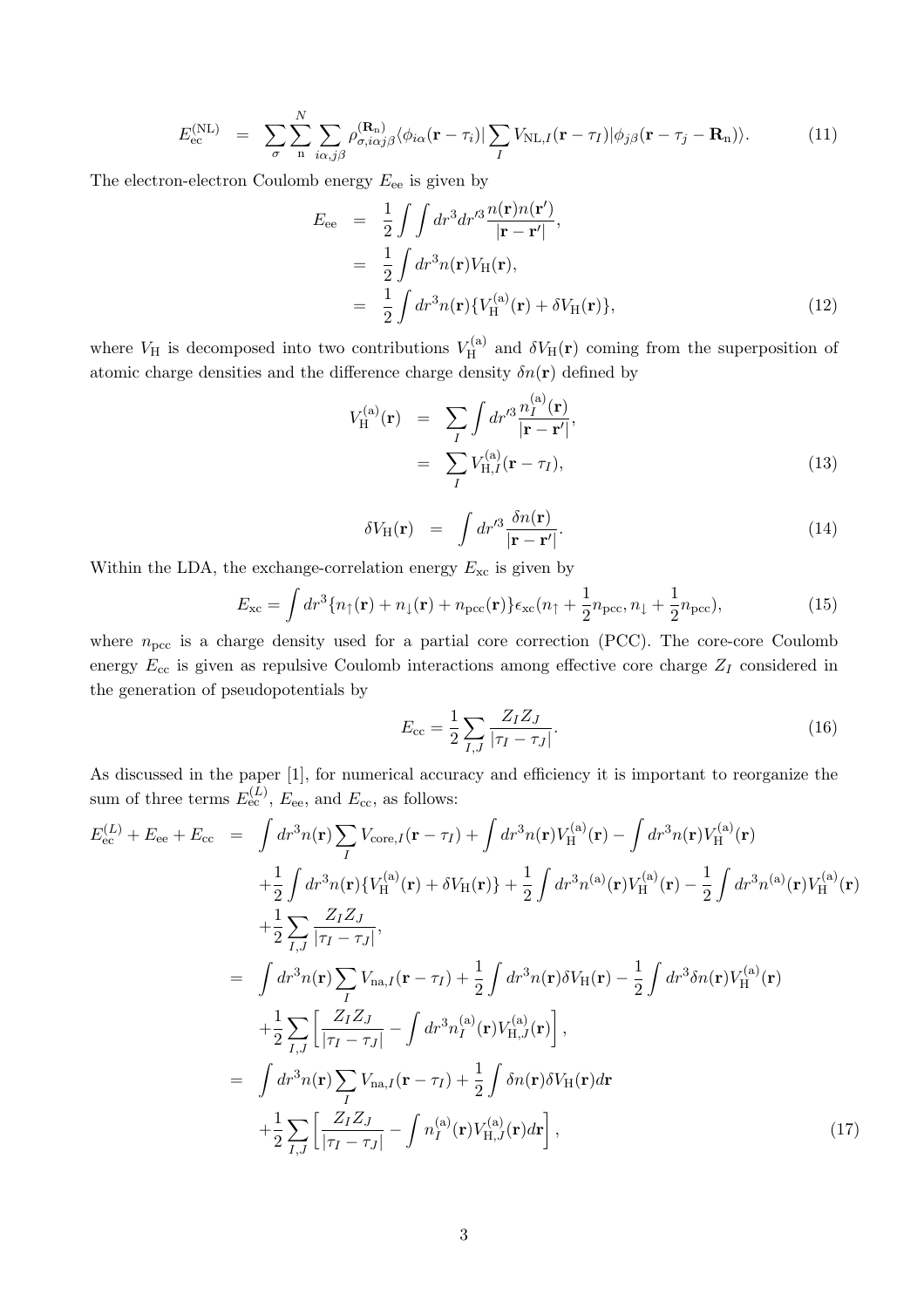where

$$
V_{\text{na},I}(\mathbf{r} - \tau_I) = V_{\text{core},I}(\mathbf{r} - \tau_I) + V_{\text{H},I}^{(a)}(\mathbf{r} - \tau_I). \tag{18}
$$

Therefore, we can reorganize these three terms as follows:

$$
E_{\rm ec}^{(L)} + E_{\rm ee} + E_{\rm cc} = E_{\rm na} + E_{\delta \rm ee} + E_{\rm ecc},\tag{19}
$$

$$
E_{\text{na}} = \int dr^3 n(\mathbf{r}) \sum_{I} V_{\text{na},I}(\mathbf{r} - \tau_I),
$$
  
= 
$$
\sum_{\sigma} \sum_{\mathbf{n}} \sum_{i\alpha,j\beta} \rho_{\sigma,i\alpha j\beta}^{(\mathbf{R}_{\text{n}})} \sum_{I} \langle \phi_{i\alpha}(\mathbf{r} - \tau_i) | V_{\text{na},I}(\mathbf{r} - \tau_I) | \phi_{j\beta}(\mathbf{r} - \tau_j - \mathbf{R}_{\text{n}}) \rangle,
$$
 (20)

$$
E_{\delta e e} = \frac{1}{2} \int dr^3 \delta n(\mathbf{r}) \delta V_{\rm H}(\mathbf{r}), \qquad (21)
$$

$$
E_{\rm sec} = \frac{1}{2} \sum_{I,J} \left[ \frac{Z_I Z_J}{|\tau_I - \tau_J|} - \int dr^3 n_I^{(a)}(\mathbf{r}) V_{\rm H,J}^{(a)}(\mathbf{r}) \right]. \tag{22}
$$

Following the reorganization of energy terms, the total energy can be given by

$$
E_{\text{tot}} = E_{\text{kin}} + E_{\text{na}} + E_{\text{ec}}^{(\text{NL})} + E_{\delta \text{ee}} + E_{\text{xc}} + E_{\text{scc}}.
$$
\n(23)

## **2 Kohn-Sham equation**

Considering the orthogonality relation among one-particle wave functions, let us introduce a functional *F* with Lagrange's multipliers  $\varepsilon_{\sigma\nu\sigma'\nu'}$ :

$$
F = E_{\text{tot}} + \sum_{\mathbf{k}} \sum_{\sigma} \sum_{\nu \nu'} \varepsilon_{\sigma \nu \sigma \nu'}^{(\mathbf{k})} \left( \delta_{\sigma \nu \sigma \nu'}^{(\mathbf{k})} - \langle \psi_{\sigma \nu}^{(\mathbf{k})} | \psi_{\sigma \nu'}^{(\mathbf{k})} \rangle \right). \tag{24}
$$

The variation of the functional *F* with respect to the LCPAO coefficients  $c_{\sigma\mu,i\alpha}^{(\mathbf{k})*}$  yields the following matrix equation:

$$
H_{\sigma}^{(\mathbf{k})} c_{\sigma}^{(\mathbf{k})} = S^{(\mathbf{k})} c_{\sigma}^{(\mathbf{k})} \varepsilon_{\sigma\sigma}^{(\mathbf{k})}.
$$
 (25)

Moreover, noting that the matrix  $\varepsilon_{\sigma\sigma}^{(k)}$  for Lagrange's multipliers is Hermitian, and introducing *V* diagonalizing the matrix, we can transform above equation as:

$$
H_{\sigma}^{(\mathbf{k})} c_{\sigma}^{(\mathbf{k})} V = S^{(\mathbf{k})} c_{\sigma}^{(\mathbf{k})} V V^{\dagger} \varepsilon_{\sigma\sigma}^{(\mathbf{k})} V. \tag{26}
$$

By renaming  $c_{\sigma}^{(\mathbf{k})}V$  by  $c_{\sigma}^{(\mathbf{k})}$ , and defining the diagonal element of  $V^{\dagger} \varepsilon_{\sigma\sigma}^{(\mathbf{k})}V$  to be  $\varepsilon_{\sigma\mu}^{(\mathbf{k})}$ , we have a well known Kohn-Sham equation in a matrix form as a generalized eigenvalue problem:

$$
H_{\sigma}^{(\mathbf{k})} c_{\sigma\mu}^{(\mathbf{k})} = \varepsilon_{\sigma\mu}^{(\mathbf{k})} S^{(\mathbf{k})} c_{\sigma\mu}^{(\mathbf{k})},\tag{27}
$$

where the Hamiltonian and overlap matrices are given by

$$
H_{\sigma,i\alpha j\beta}^{(\mathbf{k})} = \sum_{\mathbf{n}} e^{i\mathbf{R}_{\mathbf{n}} \cdot \mathbf{k}} \langle \phi_{i\alpha}(\mathbf{r} - \tau_i) | \hat{H}_{\sigma} | \phi_{j\beta}(\mathbf{r} - \tau_j - \mathbf{R}_{\mathbf{n}}) \rangle,
$$
  

$$
= \sum_{\mathbf{n}} e^{i\mathbf{R}_{\mathbf{n}} \cdot \mathbf{k}} h_{\sigma,i\alpha j\beta}^{(\mathbf{R}_{\mathbf{n}})}.
$$
(28)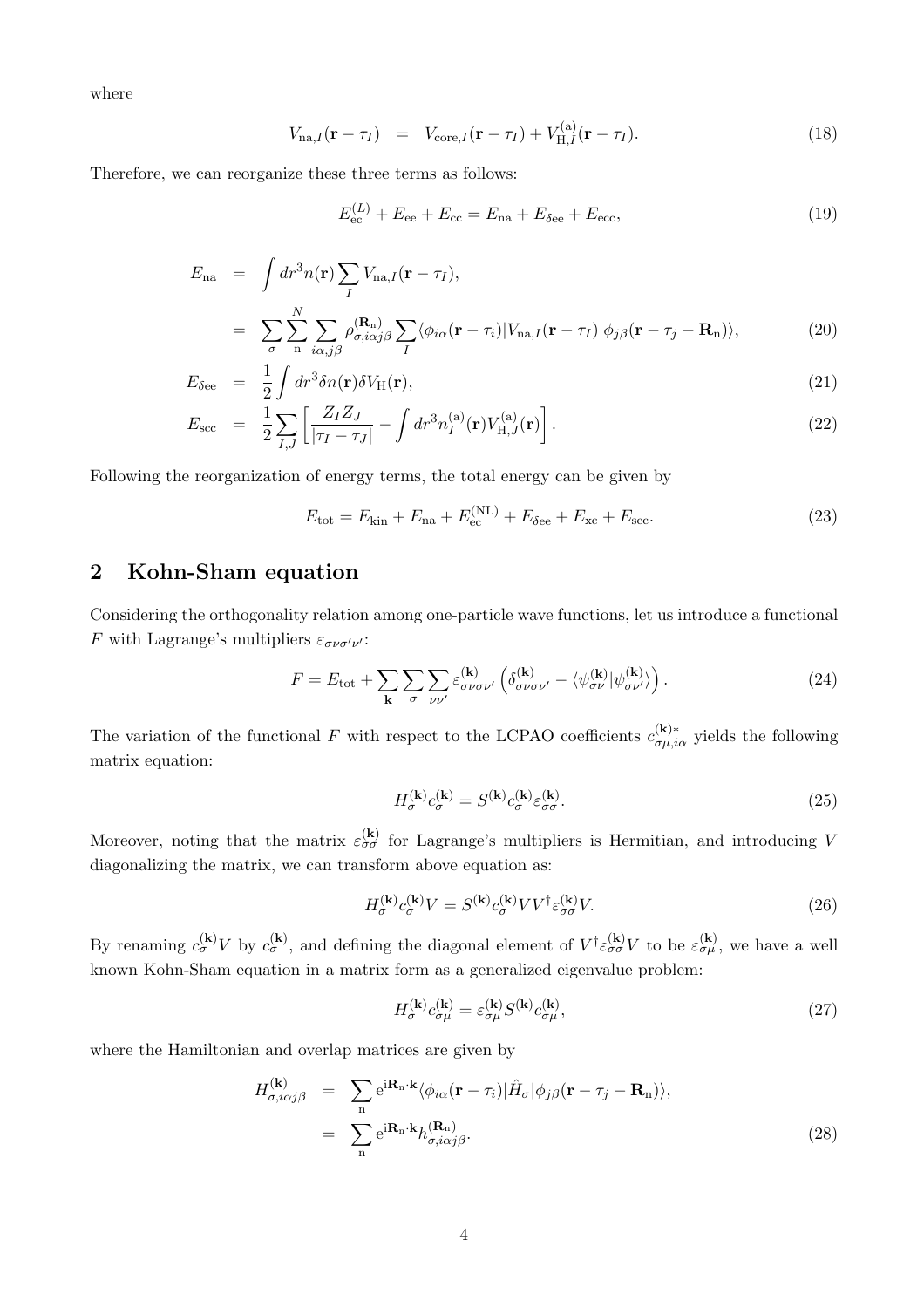$$
S_{i\alpha j\beta}^{(\mathbf{k})} = \sum_{\mathbf{n}} e^{i\mathbf{R}_{\mathbf{n}} \cdot \mathbf{k}} \langle \phi_{i\alpha} (\mathbf{r} - \tau_i) | \phi_{j\beta} (\mathbf{r} - \tau_j - \mathbf{R}_{\mathbf{n}}) \rangle,
$$
  

$$
= \sum_{\mathbf{n}} e^{i\mathbf{R}_{\mathbf{n}} \cdot \mathbf{k}} s_{\sigma, i\alpha j\beta}^{(\mathbf{R}_{\mathbf{n}})}.
$$
(29)

with a Kohn-Sham Hamiltonian operator

$$
\hat{H}_{\sigma} = \hat{T} + V_{\text{eff},\sigma},\tag{30}
$$

and the effective potential

$$
V_{\text{eff},\sigma} = \sum_{k} V_{\text{NL},k} + \sum_{k} V_{\text{na},k} + \delta V_{\text{H}} + V_{\text{xc},\sigma}.
$$
 (31)

# **3 Projector expansion of** *V*na*,I*

The neutral atom potential *V*na*,I* is spherical and defined within the finite range determined by the cutoff radius  $r_{c,I}$  of the confinement potential. Therefore, the potential  $V_{na,I}$  can be expressed by a projector expansion as follows:

$$
\hat{V}_{\text{na},I} = \sum_{lm}^{L_{\text{max}}} \sum_{\zeta}^{N_{\text{rad}}} |V_{\text{na},I} \bar{R}_{l\zeta} Y_{lm} \rangle \frac{1}{c_{l\zeta}} \langle Y_{lm} \bar{R}_{l\zeta} V_{\text{na},I} |, \qquad (32)
$$

where a set of radial functions  $\{\bar{R}_{l\zeta}\}$  is an orthonormal set defined by a norm  $\int r^2 dr RV_{\text{na},k}R'$  for radial functions *R* and *R′* , and is calculated by the following Gram-Schmidt orthogonalization [4]:

$$
\bar{R}_{l\zeta} = R_{l\zeta} - \sum_{\eta}^{\zeta - 1} \bar{R}_{l\eta} \frac{1}{c_{l\eta}} \int r^2 dr \bar{R}_{l\eta} V_{\text{na},k} R_{l\zeta}, \qquad (33)
$$

$$
c_{l\zeta} = \int r^2 dr \bar{R}_{l\zeta} V_{\text{na},k} \bar{R}_{l\zeta}.
$$
\n(34)

The radial function  $R_{l\zeta}$  used is pseudo wave functions for both the ground and excited states under the same confinement potential as used in the calculation of the atomic electron density  $n_i^{(a)}$  $i^{(a)}$  [2, 3]. The most important feature in the projector expansion is that the deep neutral atom potential is expressed by a separable form, and thereby we only have to evaluate the two-center integrals to construct the matrix elements for the neutral atom potential. As discussed later, the two-center integrals can be accurately evaluated in momentum space. For details of the projector expansion method, see also the reference [1].

### **4 Two-center integrals**

The overlap integrals, matrix elements for the non-local potentials, for the neutral atom potentials in a separable form discussed in the Sec. 3, and for the kinetic operator consist of two-center integrals. In this section, the evaluation of the two-center integrals is discussed. The pseudo-atomic function  $\phi_{i\alpha}(\mathbf{r})$  in Eq. (1) is given by a product of a real spherical harmonic function  $\bar{Y}_{lm}$  and a radial wave function *Rpl*:

$$
\phi_{i\alpha}(\mathbf{r}) = \bar{Y}_{lm}(\hat{\mathbf{r}}) R_{pl}(r),\tag{35}
$$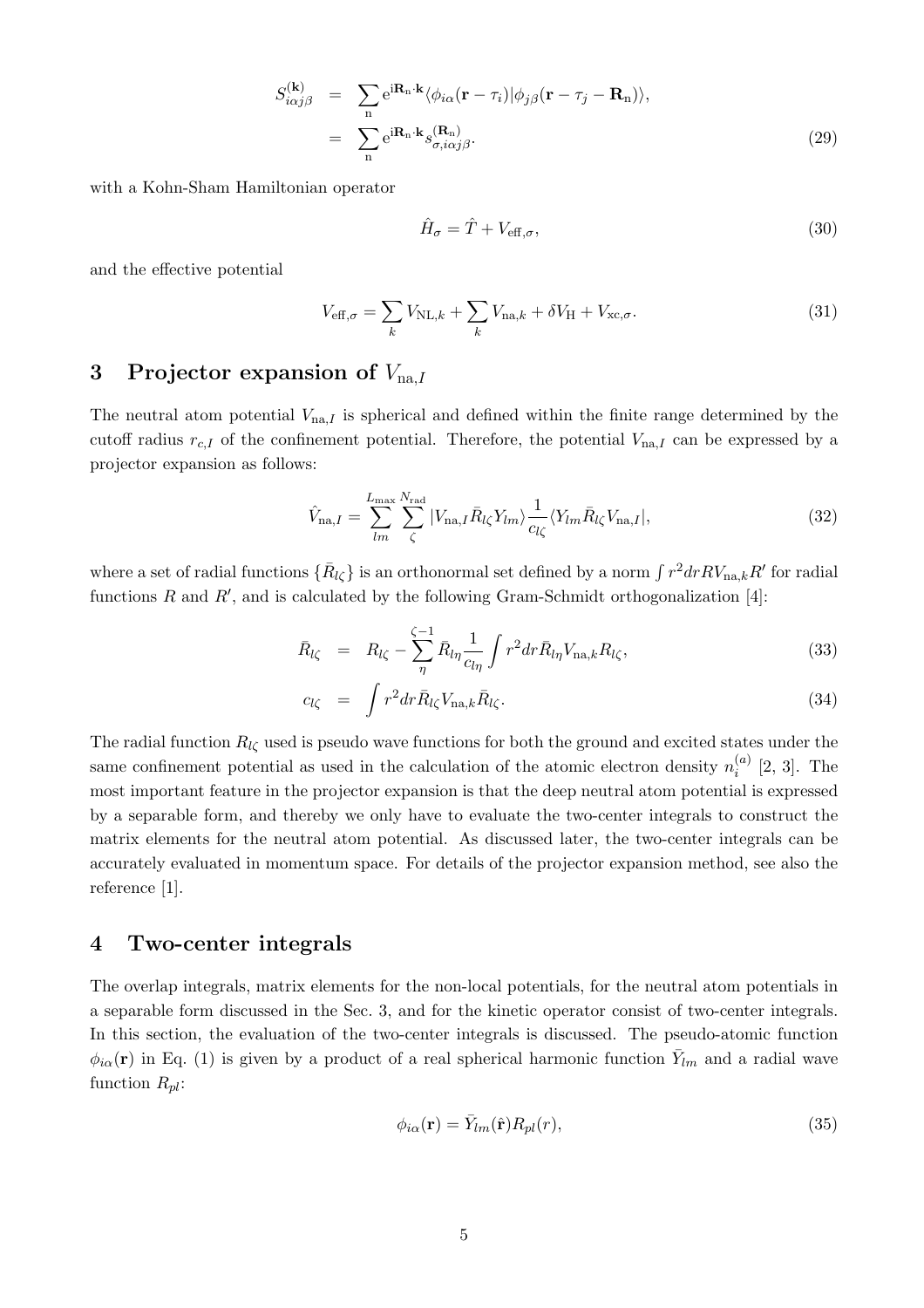where  $\hat{\bf{r}}$  means Euler angles,  $\theta$  and  $\phi$ , for **r**, and *r* radial coordinate. Although the real function is used for the spherical harmonic function in OpenMX instead of the complex function  $Y_{lm}(\hat{\mathbf{r}})$ , firstly we consider the case with the complex function  $Y_{lm}(\hat{\mathbf{r}})$  as

$$
\phi_{i\alpha}(\mathbf{r}) = Y_{lm}(\hat{\mathbf{r}})R_{pl}(r). \tag{36}
$$

After the evaluation of two-center integrals related to the complex function, they are transformed into two-center integrals for the real function  $\bar{Y}_{lm}(\hat{\bf r})$  by matrix operations. Then, the pseudo-atomic function  $\phi_{i\alpha}(\mathbf{r})$  given by Eq. (36) can be Fourier-transformed as follows:

$$
\tilde{\phi}_{i\alpha}(\mathbf{k}) = \left(\frac{1}{\sqrt{2\pi}}\right)^3 \int dr^3 \phi_{i\alpha}(\mathbf{r}) e^{-i\mathbf{k}\cdot\mathbf{r}}.
$$
\n(37)

The back transformation is defined by

$$
\phi_{i\alpha}(\mathbf{r}) = \left(\frac{1}{\sqrt{2\pi}}\right)^3 \int dk^3 \tilde{\phi}_{i\alpha}(\mathbf{k}) e^{i\mathbf{k}\cdot\mathbf{r}}.
$$
 (38)

Noting the Rayleigh expansion

$$
e^{i\mathbf{k}\cdot\mathbf{r}} = 4\pi \sum_{L=0}^{\infty} \sum_{M=-L}^{L} i^L j_L(kr) Y_{LM}^*(\hat{\mathbf{k}}) Y_{LM}(\hat{\mathbf{r}}), \qquad (39)
$$

$$
e^{-i\mathbf{k}\cdot\mathbf{r}} = 4\pi \sum_{L=0}^{\infty} \sum_{M=-L}^{L} (-i)^L j_L(kr) Y_{LM}(\hat{\mathbf{k}}) Y_{LM}^*(\hat{\mathbf{r}}), \qquad (40)
$$

and putting Eqs.  $(36)$  and  $(40)$  into Eq.  $(37)$ , we have

$$
\tilde{\phi}_{i\alpha}(\mathbf{k}) = \left(\frac{1}{\sqrt{2\pi}}\right)^3 \int dr^3 Y_{lm}(\hat{\mathbf{r}}) R_{pl}(r) \left\{ 4\pi \sum_{L=0}^{\infty} \sum_{M=-L}^{L} (-i)^L j_L(kr) Y_{LM}(\hat{\mathbf{k}}) Y_{LM}^*(\hat{\mathbf{r}}) \right\},
$$
\n
$$
= \left(\frac{1}{\sqrt{2\pi}}\right)^3 4\pi \sum_{L=0}^{\infty} \sum_{M=-L}^{L} (-i)^L Y_{LM}(\hat{\mathbf{k}}) \int dr r^2 R_{pl}(r) j_L(kr) \int d\theta d\phi \sin(\theta) Y_{lm}(\hat{\mathbf{r}}) Y_{LM}^*(\hat{\mathbf{r}}),
$$
\n
$$
= \left[ \left(\frac{1}{\sqrt{2\pi}}\right)^3 4\pi (-i)^l \int dr r^2 R_{pl}(r) j_l(kr) \right] Y_{lm}(\hat{\mathbf{k}}),
$$
\n
$$
= \tilde{R}_{pl}(k) Y_{lm}(\hat{\mathbf{k}}),
$$
\n(41)

where we defined

$$
\tilde{R}_{pl}(k) = \left[ \left( \frac{1}{\sqrt{2\pi}} \right)^3 4\pi (-i)^l \int dr r^2 R_{pl}(r) j_L(kr) \right]. \tag{42}
$$

Using Eqs.  $(38)$ ,  $(40)$ , and  $(41)$ , the overlap integral is evaluated as follows:

$$
\langle \phi_{i\alpha}(\mathbf{r}) | \phi_{j\beta}(\mathbf{r} - \tau) \rangle = \int dr^3 \phi_{i\alpha}^*(\mathbf{r}) \phi_{j\beta}(\mathbf{r} - \tau),
$$
  
\n
$$
= \int dr^3 \left(\frac{1}{\sqrt{2\pi}}\right)^3 \int dk^3 \tilde{R}_{pl}^*(k) Y_{lm}^*(\hat{\mathbf{k}}) e^{-i\mathbf{k}\cdot\mathbf{r}} \left(\frac{1}{\sqrt{2\pi}}\right)^3 \int dk'^3 \tilde{R}_{p'l'}(k') Y_{l'm'}(\hat{\mathbf{k}}') e^{i\mathbf{k'}\cdot(\mathbf{r}-\tau)},
$$
  
\n
$$
= \left(\frac{1}{2\pi}\right)^3 \int dk^3 \int dk'^3 e^{-i\mathbf{k'}\cdot\tau} \tilde{R}_{pl}^*(k) Y_{lm}^*(\hat{\mathbf{k}}) \tilde{R}_{p'l'}(k') Y_{l'm'}(\hat{\mathbf{k}}') \int dr^3 e^{i(\mathbf{k'}-\mathbf{k})\cdot\mathbf{r}},
$$
  
\n
$$
= \int dk^3 e^{-i\mathbf{k}\cdot\tau} \tilde{R}_{pl}^*(k) Y_{lm}^*(\hat{\mathbf{k}}) \tilde{R}_{p'l'}(k) Y_{l'm'}(\hat{\mathbf{k}}),
$$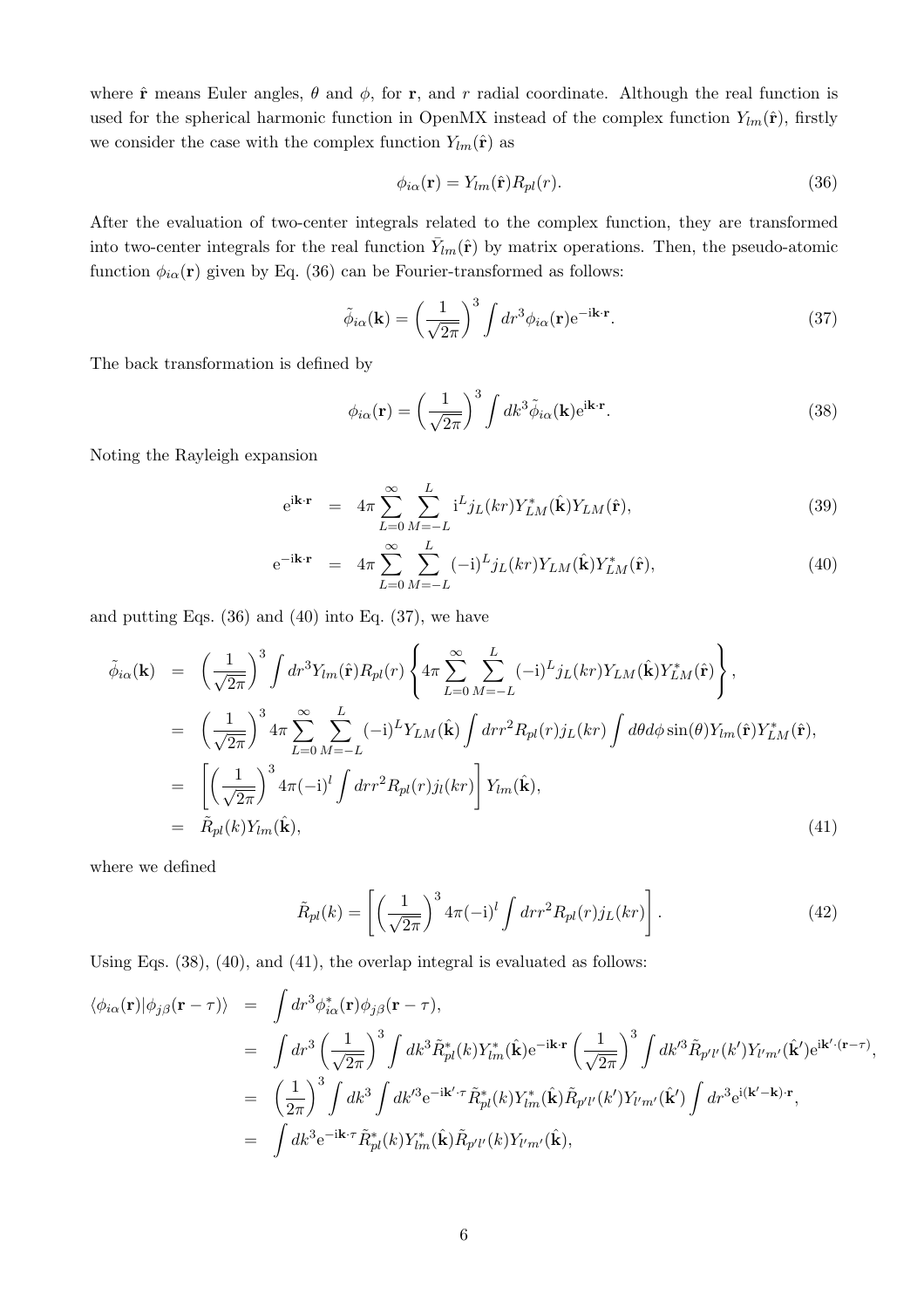$$
= \int dk^3 \left[ 4\pi \sum_{L=0}^{\infty} \sum_{M=-L}^{L} (-i)^L j_L(kr) Y_{LM}(\hat{\mathbf{k}}) Y_{LM}^*(\hat{\mathbf{r}}) \right] \tilde{R}_{pl}^*(k) Y_{lm}^*(\hat{\mathbf{k}}) \tilde{R}_{p'l'}(k) Y_{lm'}(\hat{\mathbf{k}}),
$$
  

$$
= 4\pi \sum_{L=0}^{\infty} \sum_{M=-L}^{L} (-i)^L Y_{LM}^*(\hat{\tau}) C_{l(-m),l'm',LM} \int dk k^2 j_L(k|\tau|) \tilde{R}_{pl}^*(k) \tilde{R}_{p'l'}(k), \qquad (43)
$$

where an integral in the third line was evaluated as

$$
\int dr^3 e^{i(\mathbf{k'} - \mathbf{k}) \cdot \mathbf{r}} = (2\pi)^3 \delta(\mathbf{k'} - \mathbf{k}), \tag{44}
$$

and one may notice Gaunt coefficients defined by

$$
C_{l(-m),l'm',LM} = \int d\theta d\phi \sin(\theta) Y_{lm}^*(\hat{\mathbf{k}}) Y_{l'm'}(\hat{\mathbf{k}}) Y_{LM}(\hat{\mathbf{k}}).
$$
 (45)

The matrix element for the kinetic operator can be easily found in the same way as for the overlap integral as follows:

$$
\langle \phi_{i\alpha}(\mathbf{r})|\hat{T}|\phi_{j\beta}(\mathbf{r}-\tau)\rangle = \int dr^3 \phi_{i\alpha}^*(\mathbf{r}) \left\{-\frac{1}{2}(\frac{d^2}{dx^2} + \frac{d^2}{dy^2} + \frac{d^2}{dz^2})\right\} \phi_{j\beta}(\mathbf{r}-\tau),
$$
  

$$
= 2\pi \sum_{L=0}^{\infty} \sum_{M=-L}^{L} (-i)^L C_{l(-m),l'm',LM} \int dk k^4 j_L(kr) \tilde{R}_{pl}^*(k) \tilde{R}_{p'l'}(k). \quad (46)
$$

### **5 Discretization**

The two energy terms  $E_{\delta$ <sup>e</sup> and  $E_{\text{xc}}$  are discretized by a regular mesh  $\{r_p\}$  in real space [5], while the integrations in  $E_{\text{kin}}$ ,  $E_{\text{na}}$ ,  $E_{\text{sec}}$ , and  $E_{\text{ec}}^{(\text{NL})}$  can be reduced to two center integrals which can be evaluated in momentum space. The regular mesh *{***rp***}* in real space is generated by dividing the unit cell with a same interval which is characterized by the cutoff energies  $E_{\text{cut}}^{(1)}$ ,  $E_{\text{cut}}^{(2)}$ , and  $E_{\text{cut}}^{(3)}$ .

$$
E_{\text{cut}}^{(1)} = \frac{1}{2} \mathbf{g} \mathbf{b}_1 \cdot \mathbf{g} \mathbf{b}_1, \quad E_{\text{cut}}^{(2)} = \frac{1}{2} \mathbf{g} \mathbf{b}_2 \cdot \mathbf{g} \mathbf{b}_2, \quad E_{\text{cut}}^{(3)} = \frac{1}{2} \mathbf{g} \mathbf{b}_3 \cdot \mathbf{g} \mathbf{b}_3,\tag{47}
$$

$$
\mathbf{ga}_1 = \frac{\mathbf{a}_1}{N_1}, \quad \mathbf{ga}_2 = \frac{\mathbf{a}_2}{N_2}, \quad \mathbf{ga}_3 = \frac{\mathbf{a}_3}{N_3}, \tag{48}
$$

$$
\mathbf{gb}_1 = 2\pi \frac{\mathbf{ga}_2 \times \mathbf{ga}_3}{\Delta V}, \quad \mathbf{gb}_2 = 2\pi \frac{\mathbf{ga}_3 \times \mathbf{ga}_1}{\Delta V}, \quad \mathbf{gb}_3 = 2\pi \frac{\mathbf{ga}_1 \times \mathbf{ga}_2}{\Delta V}, \tag{49}
$$

$$
\Delta V = \mathbf{ga}_1 \cdot (\mathbf{ga}_2 \times \mathbf{ga}_3), \tag{50}
$$

where  $\mathbf{a}_1$ ,  $\mathbf{a}_2$ , and  $\mathbf{a}_3$  are unit cell vectors of the whole system, and  $N_1$ ,  $N_2$ , and  $N_3$  are the number of division for  $\mathbf{a}_1$ ,  $\mathbf{a}_2$ , and  $\mathbf{a}_3$ -axes, respectively.  $N_1$ ,  $N_2$ , and  $N_3$  are determined so that the differences among  $E_{\text{cut}}^{(1)}$ ,  $E_{\text{cut}}^{(2)}$ , and  $E_{\text{cut}}^{(3)}$  can be minimized starting from the given cutoff energy. Using the regular mesh  $\{r_p\}$ , the Hartree energy  $E_{\delta$ ee associated with the difference charge density  $\delta n(\mathbf{r})$  is discretized as

$$
E_{\delta \text{ee}} = \frac{1}{2} \Delta V \sum_{\mathbf{p}} \delta n(\mathbf{r}_{\mathbf{p}}) \delta V_{\text{H}}(\mathbf{r}_{\mathbf{p}}).
$$
 (51)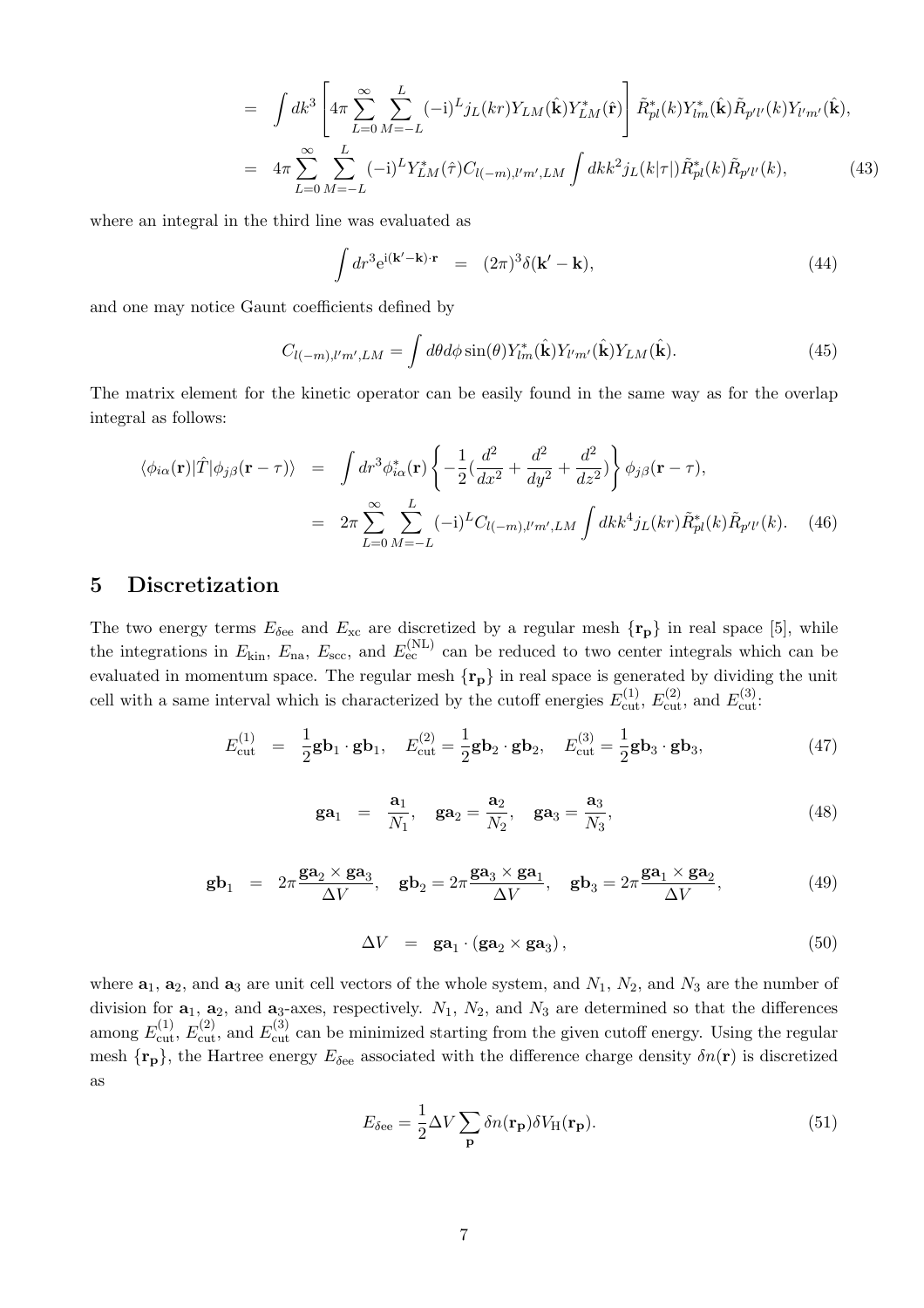The same regular mesh  $\{r_p\}$  is also applied to the solution of Poisson's equation to find  $\delta V_H$ . Then, the charge density is Fourier transformed by

$$
\delta\tilde{n}(\mathbf{q}) = \frac{1}{N_1 N_2 N_3} \sum_{n_1}^{N_1 - 1} \sum_{n_2}^{N_2 - 1} \sum_{n_3}^{N_3 - 1} \delta\tilde{n}(\mathbf{r}_{n_1 n_2 n_3}) e^{-i\mathbf{q} \cdot \mathbf{r}_{n_1 n_2 n_3}},
$$

$$
= \frac{1}{N_1 N_2 N_3} \sum_{\mathbf{p}} \delta n(\mathbf{r}_{\mathbf{p}}) e^{-i\mathbf{q} \cdot \mathbf{r}_{\mathbf{p}}}.
$$
(52)

From  $\{\delta \tilde{n}(\mathbf{q})\}$ , we can evaluate  $\delta \tilde{V}_{H}(\mathbf{q})$  by

$$
\delta \tilde{V}_{\rm H}(\mathbf{q}) = \frac{4\pi}{|\mathbf{q}|^2} \delta \tilde{n}(\mathbf{q}).\tag{53}
$$

Thus, we see that  $\delta V_H(\mathbf{r})$  is also written in a discretized form with the regular mesh as follows:

$$
\delta V_{\rm H}(\mathbf{r}) = \sum_{\mathbf{q}} \delta \tilde{V}_{\rm H}(\mathbf{q}) e^{i\mathbf{q} \cdot \mathbf{r}},
$$
  

$$
= \frac{4\pi}{N_1 N_2 N_3} \sum_{\mathbf{q}} \frac{1}{|\mathbf{q}|^2} \sum_{\mathbf{p}} \delta n(\mathbf{r}_{\mathbf{p}}) e^{i\mathbf{q} \cdot (\mathbf{r} - \mathbf{r}_{\mathbf{p}})}.
$$
(54)

Within the LDA,  $E_{\text{xc}}$  can be easily discretized as well as  $E_{\text{6e}}$  by

$$
E_{\rm xc} = \Delta V \sum_{\mathbf{p}} \{ n_{\uparrow}(\mathbf{r}_{\mathbf{p}}) + n_{\downarrow}(\mathbf{r}_{\mathbf{p}}) + n_{\rm pec}(\mathbf{r}_{\mathbf{p}}) \} \epsilon_{\rm xc}(n_{\uparrow}(\mathbf{r}_{\mathbf{p}}) + \frac{1}{2} n_{\rm pec}(\mathbf{r}_{\mathbf{p}}), n_{\downarrow}(\mathbf{r}_{\mathbf{p}}) + \frac{1}{2} n_{\rm pec}(\mathbf{r}_{\mathbf{p}})). \tag{55}
$$

For the GGA,  $E_{\text{xc}}$  is discretized with the gradient of charge density evaluated with a finite difference scheme in the same way in the LDA.

Since the derivative of the charge density  $n(\mathbf{r}_p)$  with respect to  $c_{\sigma\mu,i\alpha}^{(\mathbf{k})*}$  is given by

$$
\frac{\partial n(\mathbf{r}_\mathbf{p})}{\partial c_{\sigma\mu,i\alpha}^{(\mathbf{k})*}} = \sum_{j\beta} c_{\sigma\mu,j\beta} \sum_{\mathbf{n}}^{N} e^{i\mathbf{R}_{\mathbf{n}} \cdot \mathbf{k}} \phi_{i\alpha}(\mathbf{r}_\mathbf{p}) \phi_{j\beta}(\mathbf{r}_\mathbf{p}),\tag{56}
$$

the matrix elements for  $V_{\delta$ ee and  $V_{\rm xc}$  in the Kohn-Sham equation Eq. (27) are found by differentiating the energies  $E_{\delta$ <sup>e</sup> and  $E_{\rm xc}$  with respect to  $c_{\sigma\mu,i\alpha}^{(\mathbf{k})*}$  as follows:

$$
\frac{\partial E_{\delta e e}}{\partial c_{\sigma \mu, i\alpha}^{(\mathbf{k})*}} = \sum_{\mathbf{p}} \frac{\partial n(\mathbf{r}_{\mathbf{p}})}{\partial c_{\sigma \mu, i\alpha}^{(\mathbf{k})*}} \frac{\partial E_{\delta e e}}{\partial n(\mathbf{r}_{\mathbf{p}})},
$$
\n
$$
= \sum_{j\beta} c_{\sigma \mu, j\beta} \left[ \sum_{\mathbf{n}}^{N} e^{i \mathbf{R}_{\mathbf{n}}} \Delta V \sum_{\mathbf{p}} \phi_{i\alpha}(\mathbf{r}_{\mathbf{p}}) \delta V_{\mathbf{H}}(\mathbf{r}_{\mathbf{p}}) \phi_{j\beta}(\mathbf{r}_{\mathbf{p}}) \right]
$$
\n(57)

and

$$
\frac{\partial E_{\text{xc}}}{\partial c_{\sigma\mu,i\alpha}^{(\mathbf{k})*}} = \sum_{\mathbf{p}} \frac{\partial n_{\sigma}(\mathbf{r}_{\mathbf{p}})}{\partial c_{\sigma\mu,i\alpha}^{(\mathbf{k})*}} \frac{\partial E_{\text{xc}}}{\partial n_{\sigma}(\mathbf{r}_{\mathbf{p}})},
$$
\n
$$
= \sum_{j\beta} c_{\sigma\mu,j\beta} \left[ \sum_{\mathbf{n}}^{N} e^{i(\mathbf{R}_{\mathbf{n}} \cdot \mathbf{k}} \Delta V \sum_{\mathbf{p}} \phi_{i\alpha}(\mathbf{r}_{\mathbf{p}}) v_{\text{xc},\sigma}(\mathbf{r}_{\mathbf{p}}) \phi_{j\beta}(\mathbf{r}_{\mathbf{p}}) \right],
$$
\n(58)

where the quantities in the parenthesis  $\parallel$  correspond to the matrix elements.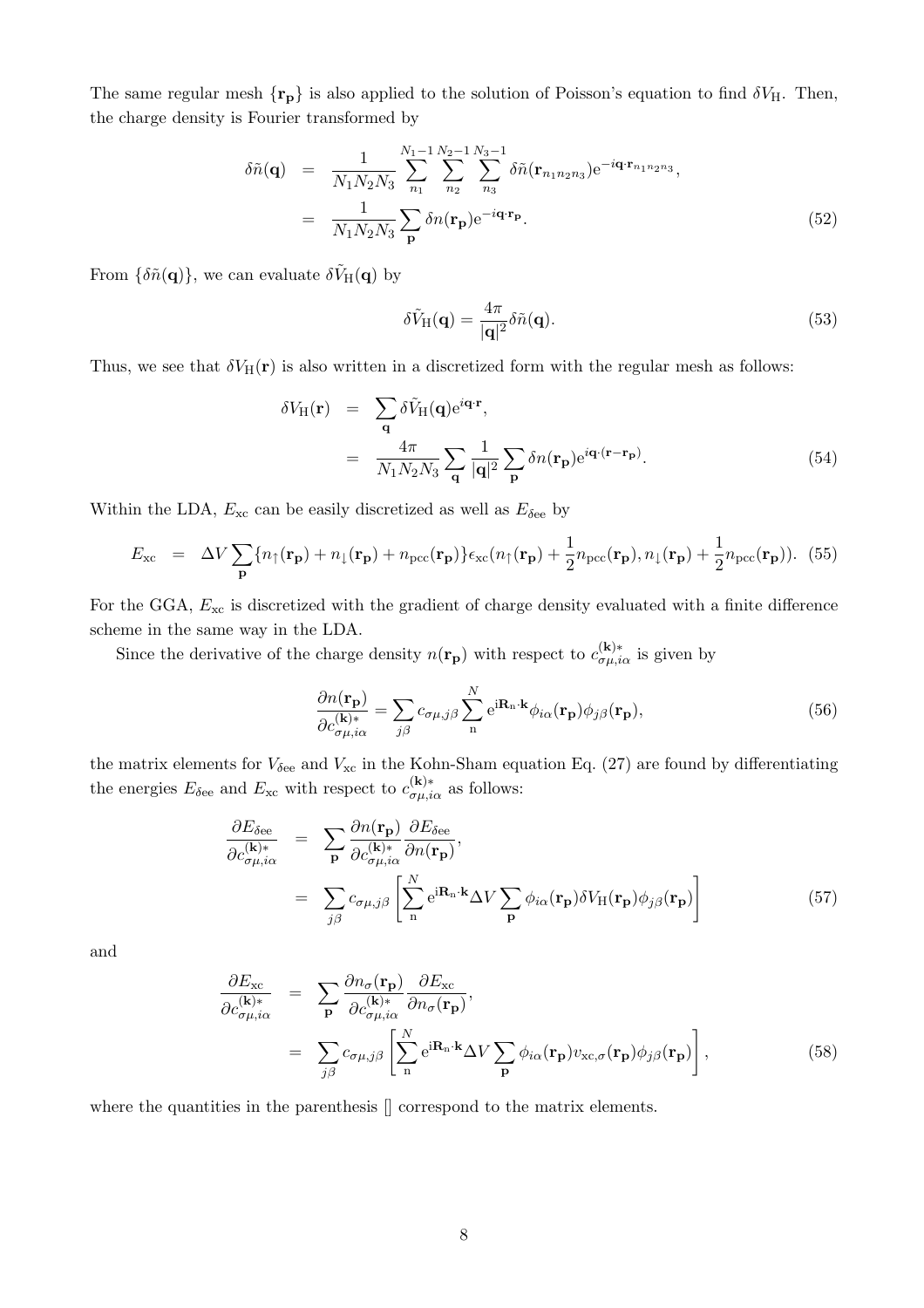## **6 Force on atom**

$$
\frac{\partial E_{\text{tot}}}{\partial \tau_k} = \frac{\partial E_{\text{kin}}}{\partial \tau_k} + \frac{\partial E_{\text{na}}}{\partial \tau_k} + \frac{\partial E_{\text{ec}}^{(\text{NL})}}{\partial \tau_k} + \frac{\partial E_{\text{see}}}{\partial \tau_k} + \frac{\partial E_{\text{xc}}}{\partial \tau_k} + \frac{\partial E_{\text{sec}}}{\partial \tau_k}.
$$
(59)

The derivative of the kinetic energy with respect to  $\tau_k$  is given by

$$
\frac{\partial E_{\text{kin}}}{\partial \tau_{k}} = \frac{1}{V_{\text{B}}} \int_{\text{B}} dk^{3} \sum_{\sigma} \sum_{\mu}^{\text{occ}} \sum_{n}^{N} \sum_{i\alpha,j\beta}^{\text{c}} e^{i\tau_{n}\cdot\mathbf{k}} \frac{\partial c_{\sigma\mu,i\alpha}^{(\mathbf{k})}}{\partial \tau_{k}} c_{\sigma\mu,j\beta}^{(\mathbf{k})} \langle \phi_{i\alpha}(\mathbf{r} - \tau_{i}) | \hat{T} | \phi_{j\beta}(\mathbf{r} - \tau_{j} - \mathbf{R}_{n}) \rangle \n+ \frac{1}{V_{\text{B}}} \int_{\text{B}} dk^{3} \sum_{\sigma} \sum_{\mu}^{\text{occ}} \sum_{n}^{N} \sum_{i\alpha,j\beta}^{\text{c}} e^{i\mathbf{R}_{n}\cdot\mathbf{k}} c_{\sigma\mu,i\alpha}^{(\mathbf{k})*} \frac{\partial c_{\sigma\mu,j\beta}^{(\mathbf{k})}}{\partial \tau_{k}} \langle \phi_{i\alpha}(\mathbf{r} - \tau_{i}) | \hat{T} | \phi_{j\beta}(\mathbf{r} - \tau_{j} - \mathbf{R}_{n}) \rangle \n+ \frac{1}{V_{\text{B}}} \int_{\text{B}} dk^{3} \sum_{\sigma} \sum_{\mu}^{\text{occ}} \sum_{n}^{\text{N}} \sum_{i\alpha,j\beta}^{\text{c}} e^{i\mathbf{R}_{n}\cdot\mathbf{k}} c_{\sigma\mu,i\alpha}^{(\mathbf{k})*} c_{\sigma\mu,j\beta}^{(\mathbf{k})} \frac{\partial \langle \phi_{i\alpha}(\mathbf{r} - \tau_{i}) | \hat{T} | \phi_{j\beta}(\mathbf{r} - \tau_{j} - \mathbf{R}_{n}) \rangle}{\partial \tau_{k}}.
$$
\n(60)

The derivative of the neutral atom potential energy with respect to  $\tau_k$  is given by

$$
\frac{\partial E_{\text{na}}}{\partial \tau_{k}} = \frac{1}{V_{\text{B}}} \int_{\text{B}} dk^{3} \sum_{\sigma} \sum_{\mu}^{\text{occ}} \sum_{n}^{N} \sum_{i\alpha,j\beta} e^{i\mathbf{R}_{n}\cdot\mathbf{k}} \frac{\partial c_{\sigma\mu,i\alpha}^{(\mathbf{k})}}{\partial \tau_{k}} c_{\sigma\mu,j\beta}^{(\mathbf{k})} \langle \phi_{i\alpha}(\mathbf{r} - \tau_{i}) | V_{\text{na}}(\mathbf{r}) | \phi_{j\beta}(\mathbf{r} - \tau_{j} - \mathbf{R}_{n}) \rangle \n+ \frac{1}{V_{\text{B}}} \int_{\text{B}} dk^{3} \sum_{\sigma} \sum_{\mu}^{\text{occ}} \sum_{n}^{\text{N}} \sum_{i\alpha,j\beta} e^{i\mathbf{R}_{n}\cdot\mathbf{k}} c_{\sigma\mu,i\alpha}^{(\mathbf{k})} \frac{\partial c_{\sigma\mu,j\beta}^{(\mathbf{k})}}{\partial \tau_{k}} \langle \phi_{i\alpha}(\mathbf{r} - \tau_{i}) | V_{\text{na}}(\mathbf{r}) | \phi_{j\beta}(\mathbf{r} - \tau_{j} - \mathbf{R}_{n}) \rangle \n+ \frac{1}{V_{\text{B}}} \int_{\text{B}} dk^{3} \sum_{\sigma} \sum_{\mu}^{\text{occ}} \sum_{n}^{\text{N}} \sum_{i\alpha,j\beta} e^{i\mathbf{R}_{n}\cdot\mathbf{k}} c_{\sigma\mu,i\alpha}^{(\mathbf{k})} c_{\sigma\mu,j\beta}^{(\mathbf{k})} \frac{\partial \{\langle \phi_{i\alpha}(\mathbf{r} - \tau_{i}) | V_{\text{na}}(\mathbf{r}) | \phi_{j\beta}(\mathbf{r} - \tau_{j} - \mathbf{R}_{n}) \rangle\}}{\partial \tau_{k}}. (61)
$$

The derivative of the non-local potential energy with respect to  $\tau_k$  is given by

$$
\frac{\partial E_{\text{ec}}^{(\text{NL})}}{\partial \tau_k} = \frac{1}{V_\text{B}} \int_\text{B} dk^3 \sum_{\sigma} \sum_{\mu} \sum_{n} \sum_{i\alpha,j\beta} e^{i\mathbf{R}_n \cdot \mathbf{k}} \frac{\partial c_{\sigma\mu,i\alpha}^{(\mathbf{k})*}}{\partial \tau_k} c_{\sigma\mu,j\beta}^{(\mathbf{k})} \langle \phi_{i\alpha}(\mathbf{r} - \tau_i) | V_{\text{NL}}(\mathbf{r}) | \phi_{j\beta}(\mathbf{r} - \tau_j - \mathbf{R}_n) \rangle \n+ \frac{1}{V_\text{B}} \int_\text{B} dk^3 \sum_{\sigma} \sum_{\mu} \sum_{n} \sum_{i\alpha,j\beta} e^{i\mathbf{R}_n \cdot \mathbf{k}} c_{\sigma\mu,i\alpha}^{(\mathbf{k})*} \frac{\partial c_{\sigma\mu,j\beta}^{(\mathbf{k})}}{\partial \tau_k} \langle \phi_{i\alpha}(\mathbf{r} - \tau_i) | V_{\text{NL}}(\mathbf{r}) | \phi_{j\beta}(\mathbf{r} - \tau_j - \mathbf{R}_n) \rangle \n+ \frac{1}{V_\text{B}} \int_\text{B} dk^3 \sum_{\sigma} \sum_{\mu} \sum_{n} \sum_{i\alpha,j\beta} e^{i\mathbf{R}_n \cdot \mathbf{k}} c_{\sigma\mu,i\alpha}^{(\mathbf{k})*} c_{\sigma\mu,i\beta}^{(\mathbf{k})} \frac{\partial \{\langle \phi_{i\alpha}(\mathbf{r} - \tau_i) | V_{\text{NL}}(\mathbf{r}) | \phi_{j\beta}(\mathbf{r} - \tau_j - \mathbf{R}_n) \rangle\}}{\partial \tau_k}
$$
\n(62)

The derivative of the Hartree energy energy for the difference charge density  $\delta n(\mathbf{r})$  with respect to  $\tau_k$ is given by

$$
\frac{\partial E_{\delta \text{ee}}}{\partial \tau_k} = \sum_{\mathbf{p}} \frac{\partial n(\mathbf{r}_{\mathbf{p}})}{\partial \tau_k} \frac{\partial E_{\delta \text{ee}}}{\partial n(\mathbf{r}_{\mathbf{p}})} + \sum_{\mathbf{p}} \frac{\partial n^{(a)}(\mathbf{r}_{\mathbf{p}})}{\partial \tau_k} \frac{\partial E_{\delta \text{ee}}}{\partial n^{(a)}(\mathbf{r}_{\mathbf{p}})}.
$$
(63)

Considering Eq. (54) and

$$
\frac{\partial \delta V_{\rm H}(\mathbf{r}_{\mathbf{p}})}{\partial n(\mathbf{r}_{\mathbf{q}})} = \frac{4\pi}{N_1 N_2 N_3} \sum_{\mathbf{q}} \frac{1}{|\mathbf{q}|^2} e^{i\mathbf{q} \cdot (\mathbf{r}_{\mathbf{p}} - \mathbf{r}_{\mathbf{q}})},\tag{64}
$$

we have

$$
\frac{\partial E_{\delta \text{ee}}}{\partial n(\mathbf{r}_{\mathbf{q}})} = \frac{1}{2} \Delta V \{ \delta V_{\text{H}}(\mathbf{r}_{\mathbf{q}}) + \sum_{\mathbf{p}} \delta n(\mathbf{r}_{\mathbf{p}}) \frac{\partial \delta V_{\text{H}}(\mathbf{r}_{\mathbf{p}})}{\partial n(\mathbf{r}_{\mathbf{q}})} \},
$$
\n
$$
= \frac{1}{2} \Delta V \delta V_{\text{H}}(\mathbf{r}_{\mathbf{q}}) + \frac{4\pi \Delta V}{2N_1 N_2 N_3} \sum_{\mathbf{q}} \frac{1}{|\mathbf{q}|^2} \sum_{\mathbf{p}} \delta n(\mathbf{r}_{\mathbf{p}}) e^{i\mathbf{q} \cdot (\mathbf{r}_{\mathbf{p}} - \mathbf{r}_{\mathbf{q}})},
$$
\n
$$
= \Delta V \delta V_{\text{H}}(\mathbf{r}_{\mathbf{q}}),
$$
\n(65)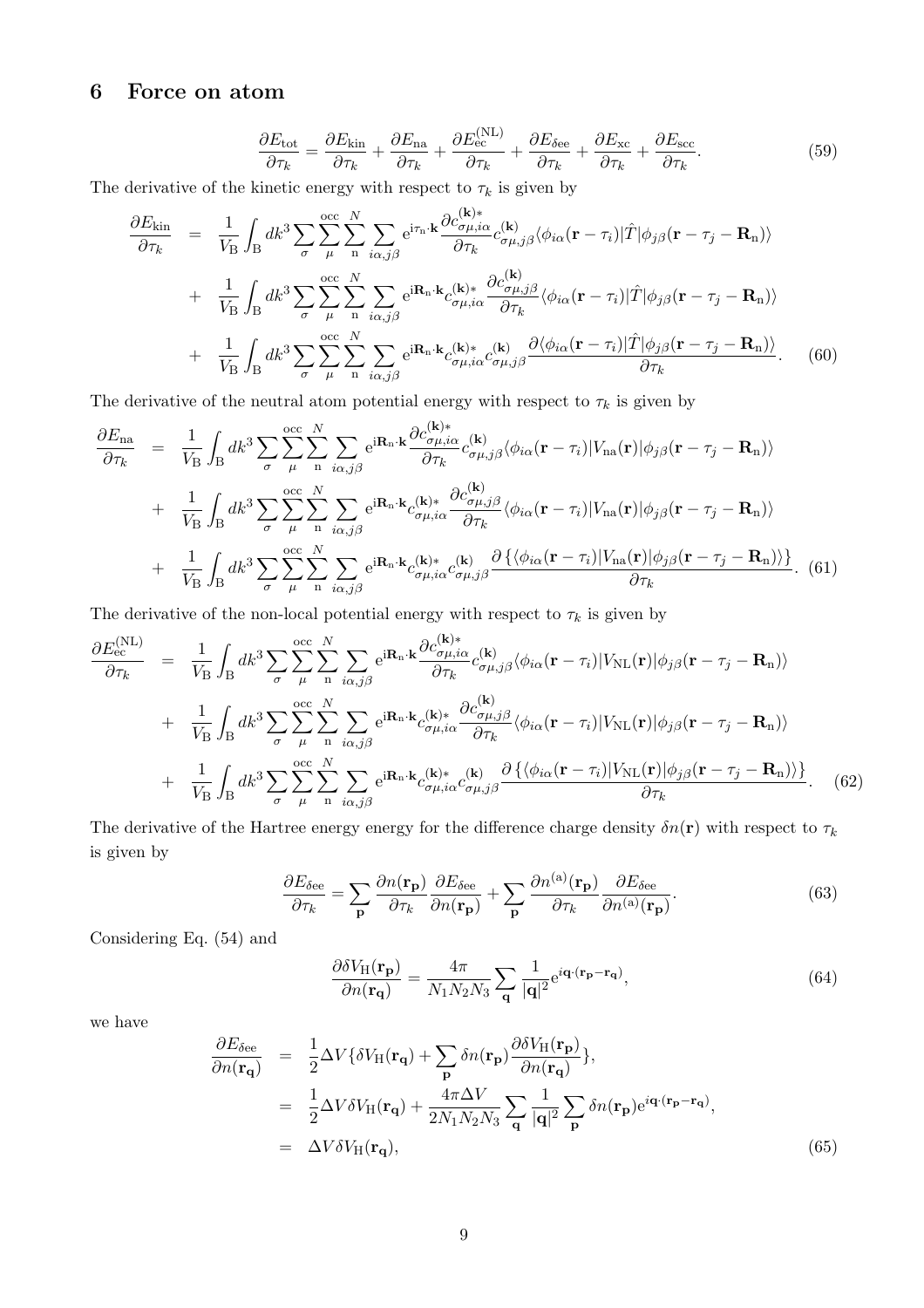and

$$
\frac{\partial E_{\delta \text{ee}}}{\partial n^{(a)}(\mathbf{r}_{\mathbf{q}})} = -\frac{1}{2} \Delta V \delta V_{\text{H}}(\mathbf{r}_{\mathbf{q}}) + \frac{1}{2} \Delta V \sum_{\mathbf{p}} \delta n(\mathbf{r}_{\mathbf{p}}) \frac{\partial \delta V_{\text{H}}(\mathbf{r}_{\mathbf{p}})}{\partial n^{(a)}(\mathbf{r}_{\mathbf{q}})},
$$
\n
$$
= -\frac{1}{2} \Delta V \delta V_{\text{H}}(\mathbf{r}_{\mathbf{q}}) - \frac{1}{2} \Delta V \frac{4\pi}{N_1 N_2 N_3} \sum_{\mathbf{q}} \frac{1}{|\mathbf{q}|^2} \sum_{\mathbf{p}} \delta n(\mathbf{r}_{\mathbf{p}}) e^{i\mathbf{q} \cdot (\mathbf{r}_{\mathbf{p}} - \mathbf{r}_{\mathbf{q}})},
$$
\n
$$
= -\Delta V \delta V_{\text{H}}(\mathbf{r}_{\mathbf{q}}).
$$
\n(66)

Moreover, the derivative of  $n(\mathbf{r}_p)$  with respect to  $\tau_k$  is given by

$$
\frac{\partial n(\mathbf{r}_{\mathbf{p}})}{\partial \tau_{k}} = \frac{1}{V_{\mathbf{B}}} \int_{\mathbf{B}} dk^{3} \sum_{\sigma} \sum_{\mu} \sum_{i\alpha,j\beta}^{occ} \sum_{n} \sum_{\mathbf{p}}^{N} e^{i\mathbf{R}_{n}\cdot\mathbf{k}} \left( \frac{\partial c_{\sigma\mu,i\alpha}^{(\mathbf{k})}}{\partial \tau_{k}} c_{\sigma\mu,j\beta}^{(\mathbf{k})} \phi_{i\alpha}(\mathbf{r}_{\mathbf{p}}) \phi_{j\beta}(\mathbf{r}_{\mathbf{p}}) + c_{\sigma\mu,i\alpha}^{(\mathbf{k})} \frac{\partial c_{\sigma\mu,j\beta}^{(\mathbf{k})}}{\partial \tau_{k}} \phi_{i\alpha}(\mathbf{r}_{\mathbf{p}}) \phi_{j\beta}(\mathbf{r}_{\mathbf{p}}) \right) + \frac{2}{V_{\mathbf{B}}} \int_{\mathbf{B}} dk^{3} \sum_{\sigma} \sum_{\alpha,j\beta} \sum_{\mu} \sum_{n}^{N} e^{i\mathbf{R}_{n}\cdot\mathbf{k}} c_{\sigma\mu,k\alpha}^{(\mathbf{k})*} c_{\sigma\mu,j\beta}^{(\mathbf{k})} \frac{\partial \phi_{k\alpha}(\mathbf{r}_{\mathbf{p}})}{\partial \tau_{k}} \phi_{j\beta}(\mathbf{r}_{\mathbf{p}}). \tag{67}
$$

The derivative of  $n^{(a)}(\mathbf{r}_p)$  with respect to  $\tau_k$  is simply given by

$$
\frac{\partial n^{(\mathrm{a})}(\mathbf{r}_{\mathbf{p}})}{\partial \tau_k} = \frac{\partial n_k^{(\mathrm{a})}(\mathbf{r}_{\mathbf{p}})}{\partial \tau_k}.
$$
\n(68)

The derivative of  $E_{\text{xc}}$  with respect to the atomic coordinate  $\tau_k$  is easily evaluated by

$$
\frac{\partial E_{\rm xc}}{\partial \tau_k} = \sum_{\sigma} \sum_{\bf p} \frac{\partial n_{\sigma}(\mathbf{r}_{\bf p})}{\partial \tau_k} \frac{\partial E_{\rm xc}}{\partial n_{\sigma}(\mathbf{r}_{\bf p})} + \sum_{\sigma} \sum_{\bf p} \frac{\partial n_{\rm pec}(\mathbf{r}_{\bf p})}{\partial \tau_k} \frac{\partial E_{\rm xc}}{\partial n_{\rm pec}(\mathbf{r}_{\bf p})},
$$
\n
$$
= \Delta V \sum_{\sigma} \sum_{\bf p} \frac{\partial n_{\sigma}(\mathbf{r}_{\bf p})}{\partial \tau_k} V_{\rm xc,\sigma}(n(\mathbf{r}_{\bf p}, n_{\rm pec}(\mathbf{r}_{\bf p})) + \frac{\Delta V}{2} \sum_{\sigma} \sum_{\bf p} \frac{\partial n_{\rm pec}(\mathbf{r}_{\bf p})}{\partial \tau_k} V_{\rm xc,\sigma}(n(\mathbf{r}_{\bf p}), n_{\rm pec}(\mathbf{r}_{\bf p})). \tag{69}
$$

The derivative of the screened core-core Coulomb energy  $E_{\rm sec}$  with respect to  $\tau_k$  is given by

$$
\frac{\partial E_{\rm sec}}{\partial \tau_k} = \frac{1}{2} \sum_{I,J} \left[ \frac{\partial \left\{ \frac{Z_I Z_J}{|\tau_I - \tau_J|} \right\}}{\partial \tau_k} - \frac{\partial \left\{ \int dr^3 n_I^{(\rm a)}(\mathbf{r}) V_{\rm H,J}^{(\rm a)}(\mathbf{r}) \right\}}{\partial \tau_k} \right]. \tag{70}
$$

Since the second term is tabulated in a numerical table as a function of distance due to the spherical symmetry of integrands, the derivative can be evaluated analytically by employing an interpolation scheme. The derivatives given by Eqs. (60), (61), (62), (63), and (69) contain the derivative of LCPAO coefficient *c*. The derivative of *c* can be transformed to the derivative of the overlap matrix with respect to  $\tau_k$  as shown below. By summing up all the terms including the derivatives of c in Eqs. (60), (61), (62), (63), and (69), we have

$$
A = \frac{1}{V_{\rm B}} \int_{\rm B} dk^3 \sum_{\sigma} \left\{ \text{Tr} \left( \Theta (E_{\rm F} - \varepsilon_{\sigma}^{(\mathbf{k})}) \frac{\partial c_{\sigma}^{(\mathbf{k}) \dagger}}{\partial \tau_k} H_{\sigma}^{(\mathbf{k})} c_{\sigma}^{(\mathbf{k})} \right) + \text{Tr} \left( \Theta (E_{\rm F} - \varepsilon_{\sigma}^{(\mathbf{k})}) c_{\sigma}^{(\mathbf{k}) \dagger} H_{\sigma}^{(\mathbf{k})} \frac{\partial c_{\sigma}^{(\mathbf{k})}}{\partial \tau_k} \right) \right\}, \tag{71}
$$

where  $\Theta$  is a diagonal matrix consisting of Heaviside step functions. Noting that Eq. (27) can be written by  $H_{\sigma}^{(\mathbf{k})} c_{\sigma}^{(\mathbf{k})} = S^{(\mathbf{k})} c_{\sigma}^{(\mathbf{k})} \varepsilon_{\sigma}^{(\mathbf{k})}$  and  $c_{\sigma}^{(\mathbf{k}) \dagger} H_{\sigma}^{(\mathbf{k})} = \varepsilon_{\sigma}^{(\mathbf{k})} c_{\sigma}^{(\mathbf{k}) \dagger} S^{(\mathbf{k})}$  in a matrix form, the product of two diagonal matrices is commutable, and  $Tr(XY) = Tr(YX)$  for any square matrices, Eq. (71) can be written as

$$
A = \frac{1}{V_{\rm B}} \int_{\rm B} dk^3 \sum_{\sigma} \left\{ \text{Tr} \left( \Theta(E_{\rm F} - \varepsilon_{\sigma}^{(\mathbf{k})}) \frac{\partial c_{\sigma}^{(\mathbf{k})\dagger}}{\partial \tau_k} S^{(\mathbf{k})} c_{\sigma}^{(\mathbf{k})} \varepsilon_{\sigma}^{(\mathbf{k})} \right) + \text{Tr} \left( \Theta(E_{\rm F} - \varepsilon_{\sigma}^{(\mathbf{k})}) \varepsilon_{\sigma}^{(\mathbf{k})} c_{\sigma}^{(\mathbf{k})\dagger} S^{(\mathbf{k})} \frac{\partial c_{\sigma}^{(\mathbf{k})}}{\partial \tau_k} \right) \right\},
$$
  
\n
$$
= \frac{1}{V_{\rm B}} \int_{\rm B} dk^3 \sum_{\sigma} \left\{ \text{Tr} \left( \Theta(E_{\rm F} - \varepsilon_{\sigma}^{(\mathbf{k})}) \frac{\partial c_{\sigma}^{(\mathbf{k})\dagger}}{\partial \tau_k} S^{(\mathbf{k})} c_{\sigma}^{(\mathbf{k})} \varepsilon_{\sigma}^{(\mathbf{k})} \right) + \text{Tr} \left( \Theta(E_{\rm F} - \varepsilon_{\sigma}^{(\mathbf{k})}) c_{\sigma}^{(\mathbf{k})\dagger} S^{(\mathbf{k})} \frac{\partial c_{\sigma}^{(\mathbf{k})}}{\partial \tau_k} \varepsilon_{\sigma}^{(\mathbf{k})} \right) \right\},
$$
  
\n
$$
= \frac{1}{V_{\rm B}} \int_{\rm B} dk^3 \sum_{\sigma} \left\{ \text{Tr} \left( \Theta(E_{\rm F} - \varepsilon_{\sigma}^{(\mathbf{k})}) \left( \frac{\partial c_{\sigma}^{(\mathbf{k})\dagger}}{\partial \tau_k} S^{(\mathbf{k})} c_{\sigma}^{(\mathbf{k})} + c_{\sigma}^{(\mathbf{k})\dagger} S^{(\mathbf{k})} \frac{\partial c_{\sigma}^{(\mathbf{k})}}{\partial \tau_k} \right) \varepsilon_{\sigma}^{(\mathbf{k})} \right) \right\}. \tag{72}
$$